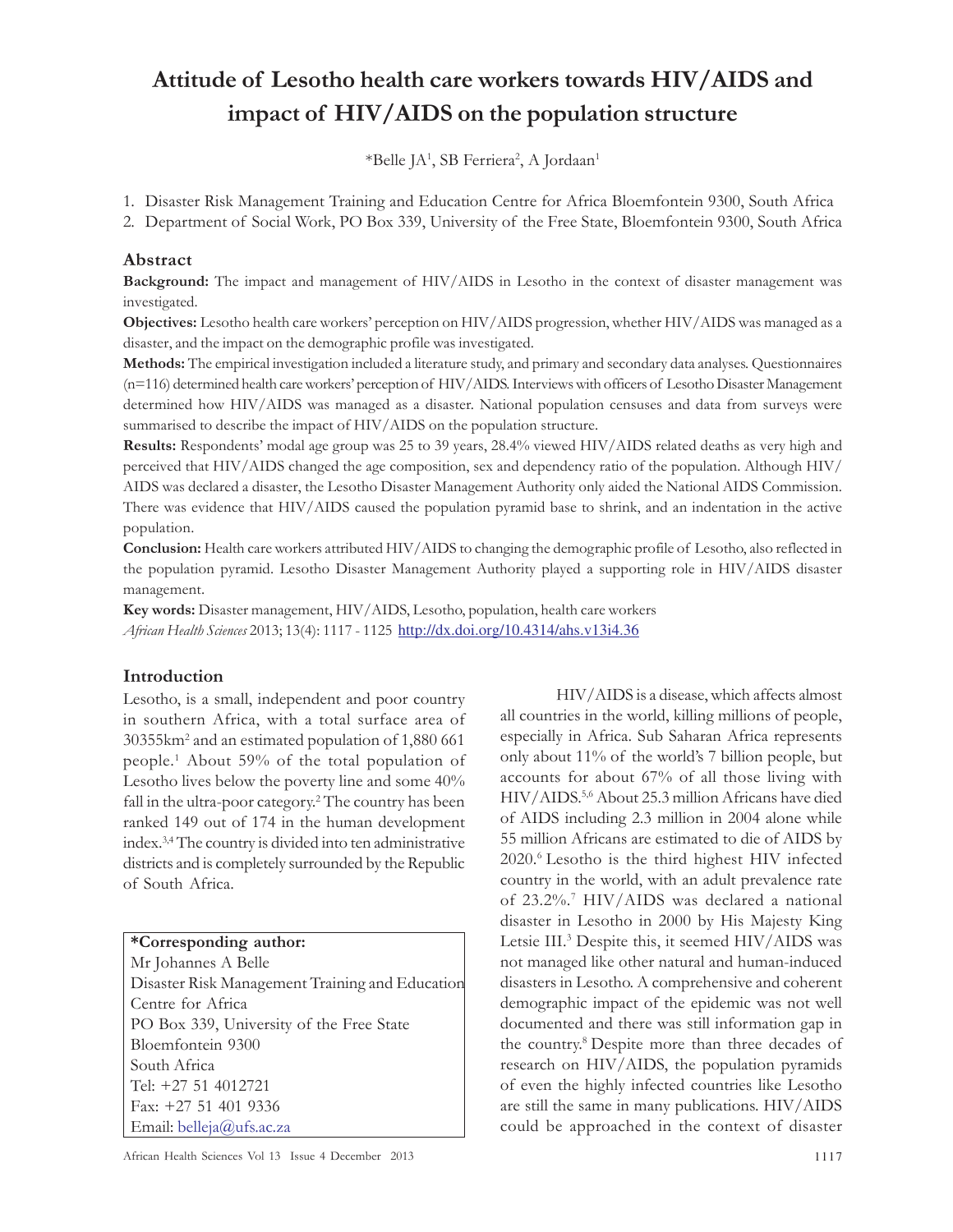management involving a continuous, integrated, multidisciplinary and multi-sectoral approach.<sup>9</sup>

There has been no coherent and systematic study of the impact of HIV/AIDS on the population structure of Lesotho ever since the first HIV/AIDS (the hazard) case was reported in 1986.<sup>10</sup> More than two decades was a good time frame to start realising considerable impacts of such a hazard, given that the average lifespan of an HIV infected person is taken to be ten years.<sup>6</sup> Research often focusses on health care workers' knowledge and perception of HIV/AIDS treatment, care and subsequent stigmatization.<sup>11,12</sup> Health care workers' perception on the progression of the disease is less documented. In India, health care workers were tested on their knowledge of HIV transmission, attitudes towards HIV care and occupational risk perception .<sup>13</sup> Again, their perception of HIV/AIDS progression was not recorded.

From a disaster management perspective, contrary to the older paradigm of post-disaster response and recovery, the new paradigm focuses on disaster preparedness, prevention and mitigation but not neglecting emergency response, rehabilitation and reconstruction of the disaster management.<sup>14</sup> A disaster is a function of risk and risk has three main components as seen in the risk equation below:<sup>14,15</sup> Risk [R] = (Hazard [H] x Vulnerability [V]) / Capacity  $[CI]$ 

This research used the vulnerability side of the equation to explain the demographic impacts of HIV/AIDS on the population of Lesotho. The aim of this research was to investigate health care workers' perception on the progression of HIV/ AIDS in Lesotho, whether HIV/AIDS was managed as a disaster using disaster management principles and the impact of HIV/AIDS on the demographic profile of Lesotho.

# Methods

This study followed an empirical research investigation<sup>16</sup> and a hybrid of both quantitative and qualitative methods were used. Quantitatively the positivist approach was followed<sup>17,18,19</sup> and secondary data was analysed.<sup>19</sup> However, questionnaires and interviews were used to generate primary data that complemented the secondary data. The investigation included a literature study, primary data in the form of questionnaires and interviews and secondary data, gathered from national population censuses as well as data from national surveys and reviews. The mixed approach served as a form of triangulation.<sup>20</sup>

ended questions encompassing the following: demographics, perception of AIDS related mortality, fertility related questions, and questions on the impact of HIV/AIDS. One hundred and sixteen health care workers were chosen using random sampling and were drawn from 20 health care institutions distributed in seven of the ten districts in Lesotho. Health care workers were chosen because of their working knowledge of HIV/AIDS in Lesotho and included the respective District Medical Officers. Questionnaires were handed to each respondent by the researcher, the study was explained, and an appointment was made to collect the completed questionnaires. In the event that an appointment was not met or the questionnaire was not completed, another appointment was made until the completed questionnaire was returned. A pilot study to test the questionnaire was

The questionnaire comprised of 19 closed-

conducted in Maputsoe (Leribe district of Lesotho) and included a medical doctor and four nurses. The Lesotho Ministry of Health and Social Welfare gave permission for the study. Participation was voluntary, the questionnaires and interviews were anonymous and thus the confidentiality of respondents was assured.Two Lesotho officials working in disaster management in Maseru were interviewed on 02 September 2009 about how HIV/AIDS was managed as a disaster in Lesotho. The interviews were conducted in English and were transcribed as the interviews took place Qualitative methods were used to analyse the interview results; the transcribed discussion was grouped into emerging themes.

Secondary data comprised four national population censuses (1976, 1986, 1996 and 2006).<sup>1,21,22</sup> These national population data were cross-analysed with those collected during the Demographic and Health Surveys by the Lesotho Ministry of Health and Social Welfare in 2004.<sup>23</sup> Data from the Antenatal Clinic HIV and Syphilis Surveillance for 2003, 2005 and 2007<sup>23</sup>as well as the Annual Joint Review Report for 2008/2009 of the Ministry of Health and Social Welfare were included.<sup>24</sup> Data on HIV/AIDS gathered from various other sources were also included in the analysis. Sources included the Lesotho National AIDS Commission, UNAIDS and other HIV/AIDS monitoring institutions in Lesotho and southern Africa.<sup>4,5,25,26,27,28,29</sup> Data from the various population censuses were used to construct population pyramids for the various years and trends picked up from these secondary sources were crossed referenced with those collected during the primary investigation to determine the trajectory of the HIV/

1118 **African Health Sciences Vol 13** Issue 4 December 2013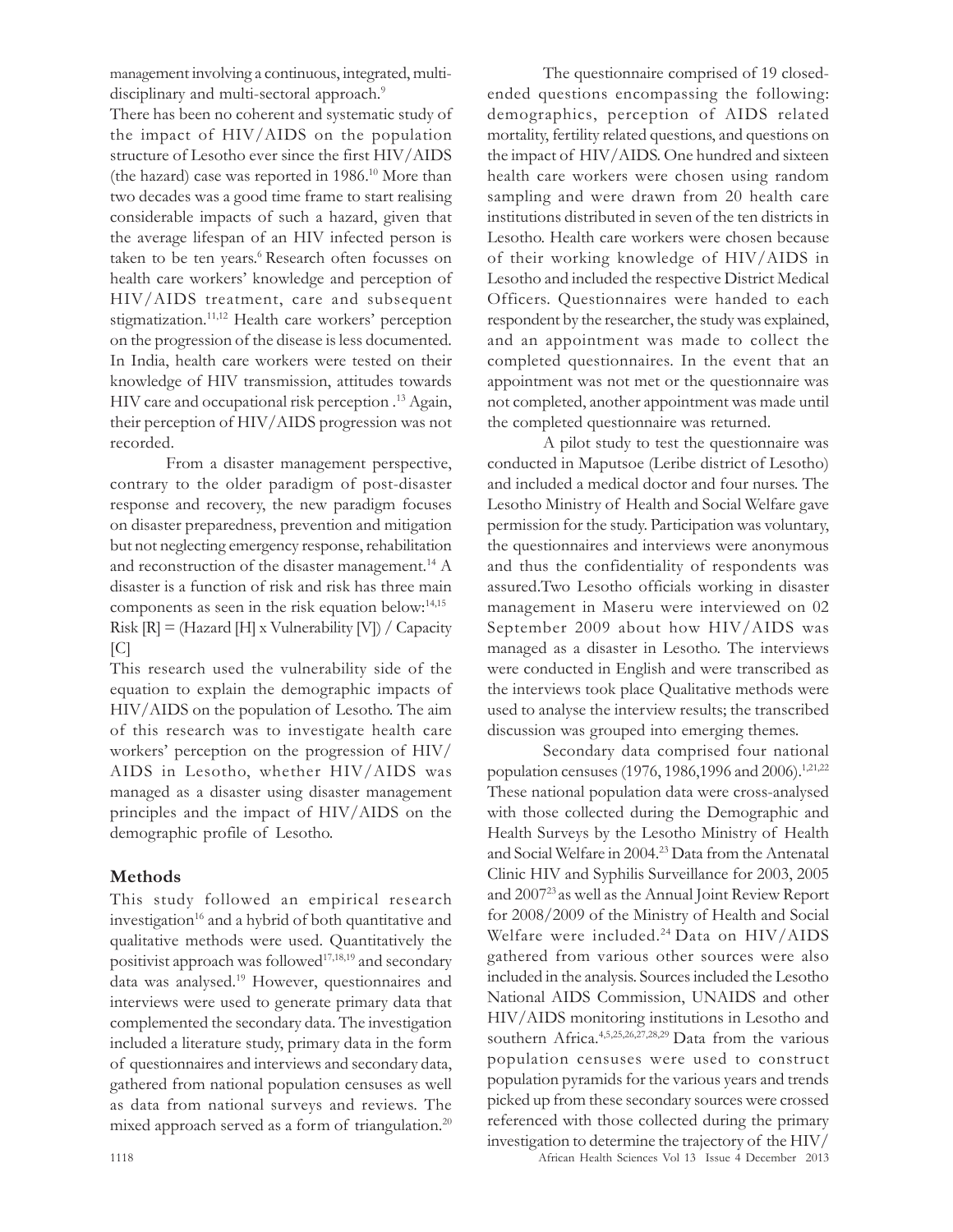AIDS impacts on the population structure of Lesotho.Primary data were analysed descriptively and presented in tables and graphs. A combination of univariate and bivariate analyses were done by a statistician from the Lesotho Bureau of Statistics using a statistical package for the social sciences for demographic profile analyses. 19

#### Results

#### Primary data analyses

#### Demographics

Twenty-nine medical officers, 80 nurses and seven medical laboratory technicians from 20 health care institutions completed the questionnaire. The health care institutions included Government of Lesotho, Christian Health Association of Lesotho and private health clinics. Seven out of ten districts were covered and most questionnaires were administered in Berea, Leribe and Maseru districts. These three districts have big towns (Mapusoe, Hlotse and Maseru) with high concentration of the Lesotho population. The respondents' demographic information is summarised in table 1.

### Table 1: Demographic summary of respondents  $(n=116)$

| Parameter                 | Frequency      | Percentage (%) |  |  |
|---------------------------|----------------|----------------|--|--|
| Profession                |                |                |  |  |
| Doctors                   | 29             | 25             |  |  |
| <b>Nurses</b>             | 80             | 69             |  |  |
| Other                     | 7              | 6              |  |  |
| Gender                    |                |                |  |  |
| Male                      | 43             | 37.1           |  |  |
| Female                    | 73             | 62.9           |  |  |
| Age (years)               |                |                |  |  |
| 18 to 24                  | 8              | 6.9            |  |  |
| 25 to 39                  | 67             | 57.8           |  |  |
| 40 to 49                  | 29             | 25.0           |  |  |
| 50 to 59                  | 10             | 8.6            |  |  |
| $60+$                     | $\mathfrak{D}$ | 1.7            |  |  |
| Length of service (years) |                |                |  |  |
| $<$ 1                     | 10             | 8.6            |  |  |
| $1 \text{ to } 5$         | 55             | 47.4           |  |  |
| 6 to 10                   | 19             | 16.4           |  |  |
| $11 \text{ to } 15$       | 15             | 12.9           |  |  |
| 16 to $20$                | 5              | 4.3            |  |  |
| $21 +$                    | 12             | 10.3           |  |  |
| Respondents per district  |                |                |  |  |
| Maseru                    | 24             | 20.7           |  |  |
|                           |                |                |  |  |

continuation of table 1

| Parameter    | Frequency | Percentage $\left(\frac{0}{0}\right)$ |
|--------------|-----------|---------------------------------------|
| Buthe-Buthe  | O)        | 7.8                                   |
| Leribe       | 25        | 21.6                                  |
| Berea        | 28        | 24.1                                  |
| Mafeteng     | 12        | 10.3                                  |
| Mohale'sHoek | 8         | 6.9                                   |
| ThabaTseka   | 10        | 8.6                                   |

Most respondents were female (73%) and included nurses (69%), doctors (25%) and medical laboratory assistants (6%). The modal age group of the respondents was 25 to 39 years (Table 1) while their modal length of service fell within the one to five years group.

## Perception of HIV/AIDS related mortality data, antenatal attendance and impact on Lesotho

The respondents' perceptions of HIV/AIDS related mortality data are given in Table 2.More than a quarter (28.4%) of respondents perceived that deaths attributed to HIV/AIDS was very high, 54.3% perceived that the incidence of HIV/AIDS related deaths were rising and 61.2% ranked HIV/AIDS as the number one cause of death.

|           | Table 2: Respondents' perception of HIV/         |  |
|-----------|--------------------------------------------------|--|
|           | AIDS mortality related data in hospitals/clinics |  |
| $(n=116)$ |                                                  |  |

| Parameter                               | Frequency | Percentage |  |  |  |  |  |
|-----------------------------------------|-----------|------------|--|--|--|--|--|
| Age groups with highest mortality rate: |           |            |  |  |  |  |  |
| $0-19$ years                            | 7         | 6          |  |  |  |  |  |
| $20-49$ years                           | 97        | 84         |  |  |  |  |  |
| $50-69$ years                           | 12        | 10         |  |  |  |  |  |
| $70+$ years                             | $\Omega$  | $\theta$   |  |  |  |  |  |
| Death attributed to HIV/AIDS            |           |            |  |  |  |  |  |
| Very low                                | 10        | 8.6        |  |  |  |  |  |
| Low                                     | 14        | 12.1       |  |  |  |  |  |
| Moderate                                | 28        | 24.1       |  |  |  |  |  |
| High                                    | 28        | 24.1       |  |  |  |  |  |
| Very high                               | 33        | 28.4       |  |  |  |  |  |
| Cannot tell                             | 3         | 2.6        |  |  |  |  |  |
| Gender most affected                    |           |            |  |  |  |  |  |
| Male                                    | 14        | 12         |  |  |  |  |  |
| Female                                  | 74        | 64         |  |  |  |  |  |
| Fairly balanced                         | 28        | 24         |  |  |  |  |  |
| Incidence of HIV/AIDS related deaths    |           |            |  |  |  |  |  |
| Rising                                  | 63        | 54.3       |  |  |  |  |  |
| Falling                                 | 31        | 26.7       |  |  |  |  |  |
| Constant                                | 14        | 12.1       |  |  |  |  |  |
| Do not know                             | 8         | 6.9        |  |  |  |  |  |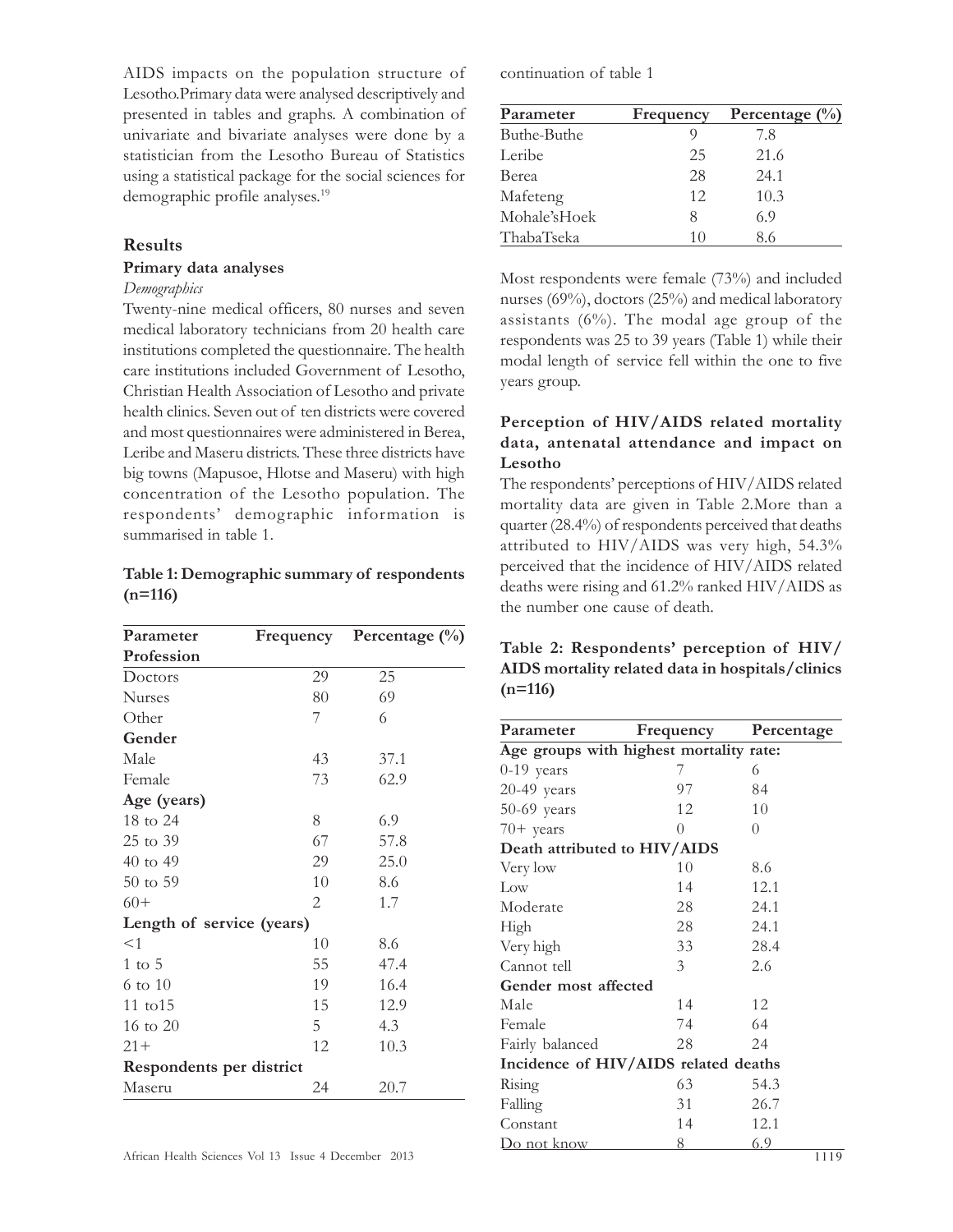Continuation of table 2

| Parameter                          | Frequency | Percentage |  |  |  |  |  |
|------------------------------------|-----------|------------|--|--|--|--|--|
| Rank of HIV/AIDS as cause of death |           |            |  |  |  |  |  |
| Number 1                           | 71        | 61.2       |  |  |  |  |  |
| Number 2                           | 19        | 16.4       |  |  |  |  |  |
| Number 3                           | 13        | 11.2       |  |  |  |  |  |
| Number 4                           | 6         | 5.2        |  |  |  |  |  |
| Not among top 4                    |           | 6.0        |  |  |  |  |  |

The respondents' perceptions of antenatal attendance are given in table 3. About half of the respondents (45.7%) saw less than 100 antenatal attendees per month, however, more than 75% of these attendees were tested for HIV. Respondents (68.1%) mostly perceived that live births had increased within the last five years and that the risk of HIV/AIDS was low  $(27.6\%)$ .

### Table 3: Respondents' perception of antenatal attendance (n=116)

| Parameter<br>Frequency       |                | Percentage |
|------------------------------|----------------|------------|
| Monthly antenatal attendance |                |            |
| Less than 100                | 53             | 45.7       |
| 101 to 200                   | 30             | 25.9       |
| 201 to 300                   | 15             | 12.9       |
| 301 to 400                   | 10             | 8.6        |
| 401 to 500                   | 6              | 5.2        |
| More than 500                | $\overline{2}$ | 1.7        |
| <b>Tested for HIV</b>        |                |            |
| Less than $25%$              | 13             | 11.2       |
| $25 - 50%$                   | 20             | 17.2       |
| 50-75%                       | 10             | 8.6        |
| More than $75%$              | 73             | 62.9       |
| Live births per month        |                |            |
| 100 and less                 | 66             | 56.9       |
| 101-200                      | 21             | 18.1       |
| 201-300                      | 12             | 10.3       |
| 301-400                      | 10             | 8.6        |
| $401 - 500$                  | 5              | 4.3        |
| $501+$                       | $\overline{2}$ | 1.7        |
| Five year trend live births  |                |            |
| Increasing                   | 79             | 68.1       |
| Falling                      | 10             | 8.6        |
| Constant                     | 16             | 13.8       |
| Do not know                  | 11             | 9.5        |
| <b>Risk of HIV/AIDS</b>      |                |            |
| Very low                     | 28             | 24.1       |
| Low                          | 32             | 27.6       |
| Moderate                     | 30             | 25.9       |
| High                         | 13             | 11.2       |
| Very high                    | 5              | 4.3        |
| Cannot tell                  | 8              | 6.9        |

The respondents' perceptions of the impact of HIV/ AIDS in Lesotho are given in table 4. HIV/AIDS was perceived by 27.9% of respondents as still being a serious problem and that HIV/AIDS orphans were increasing (24.8%).

## HIV/AIDS management

The two officers mentioned that Disaster Risk Reduction (DRR) was the focus of the Disaster Management Authority. HIV/AIDS was viewed as a unique disaster in Lesotho, to be managed differently from other disasters. Consequently, the Disaster Management Authority did not play a central coordinating role as it did with other natural and human induced disasters, but worked with partner organisations especially in the area of advocacy.<sup>30</sup> However, the Disaster Management Authority was a strong adherent to the Prime Minister's doctrine of "ABC or D" which meant: Abstinence from sex, Being faithful to sexual partner(s), Condom use, or Death. Though no national workplace policy existed in Lesotho for people living with HIV/AIDS, the Disaster Management Authority vehemently condemned any form of discrimination against people living with HIV/AIDS, and put in place support systems for workers implicated in HIV/ AIDS.

## Secondary data analyses

The total population of Lesotho grew at a decreasing rate after HIV/AIDS was reported in the 1980s (table 5) and the crude birth rate fell constantly in 30 years.

Although thousands of children were born HIV positive, the percentage of HIV positive births fell constantly from 2002 to 2010 (table 6). Lesotho lost 185,453 people to HIV/AIDS within seven years giving an average death toll of 26,493 people per year. Initially in 2002, more males than females died from HIV/AIDS, but in 2010 more females died (table 6).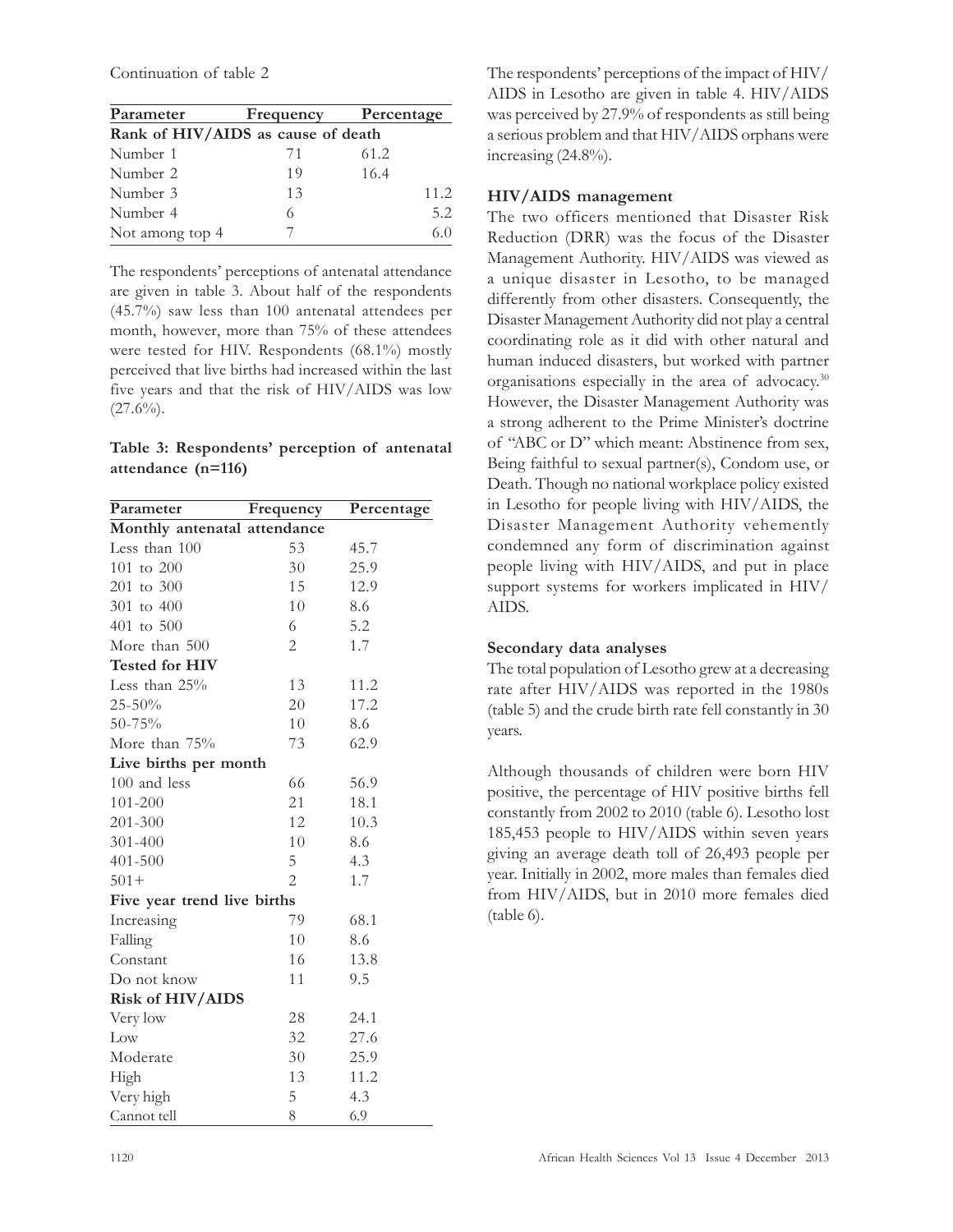## Table 4: Respondents' perception on the impact of HIV/AIDS in Lesotho

| Perception                                           | Frequency <sup>a</sup> | Percentage |
|------------------------------------------------------|------------------------|------------|
| Sex ratio has changed in Lesotho                     | 12                     | 3.4        |
| Total population has reduced                         | 48                     | 13.5       |
| HIV/AIDS is the main cause of population reduction   | 58                     | 16.3       |
| HIV/AIDS still a serious problem in Lesotho          | 99                     | 27.9       |
| HIV/AIDS affects more poor people than rich people   | 50                     | 14.1       |
| The number of HIV/AIDS orphans still on the increase | 88                     | 24.8       |

<sup>a</sup>Respondents could choose more than one parameter

## Table 5: Summary of the demographic dynamic indicators in Lesotho

| Indicators/year                 | 1976     | 1986     | 1996     | 2006     |
|---------------------------------|----------|----------|----------|----------|
| Total population                | 1216 815 | 1595 096 | 1862 275 | 1880 661 |
| Crude birth rate (per thousand) | 42       | 38       | 34       | 31       |
| Crude death rate (per thousand) | 15       | 12       | 12       | 18       |
| Net migration (per thousand)    | $-20$    | $-73$    | $-36$    | $-36$    |
| Intercensal growth rate $(\%)$  | 2.27     | 2.6      | 1.5      | 0.1      |
| Sex ratio                       | 93.3     | 95.6     | 95.6     | 95.0     |
| Total fertility rate            | 5.4      | 5.3      | 4.1      | 3.5      |
| Life expectancy: Male (years)   | 49       | 54       | 59       | 49       |
| Female (years)                  | 53       | 57       | 60       | 57       |

Source: Bureau of Statistics, 2001, 2005, 2007; Ministry of Health and Social Welfare 2008; UNAIDS/WHO 2007

Table 6: Estimated annual HIV positive births and cumulative HIV/AIDS deaths (2002 – 2010) in Lesotho<sup>23</sup>

|                            | 2002  | 2003  | 2004  | 2005  | 2006        | 2007                 | 2008 2009 |        | 2010   |
|----------------------------|-------|-------|-------|-------|-------------|----------------------|-----------|--------|--------|
| <b>HIV</b> positive births |       |       |       |       |             |                      |           |        |        |
| Total                      | 2765  | 2690  | 2631  | 2507  | 2134        | 1682                 | 1281      | 1056   | 859    |
| Percentage                 | 4.49  | 4.41  | 4.35  | 4.18  | 3.59        | 2.86                 | 2.19      | 1.81   | 1.47   |
| Cumulative HIV/AIDS deaths |       |       |       |       |             |                      |           |        |        |
| Male                       | 32139 | 40902 | 50397 | 60059 | 68464 77161 |                      | 84816     | 92116  | 98996  |
| Female                     | 28721 | 37372 | 47055 | 57223 | 66330       | 76032                | 84791     | 93337  | 101550 |
| Total                      | 60680 | 7280  | 97452 |       |             | 117282 134794 153194 | 169607    | 185453 | 200545 |

Between 1976 and 2006, Lesotho conducted four national population censuses and data from these censuses were used to construct the four population pyramids shown in figure 1. The base of the population pyramid of Lesotho is shrinking and there is clear indication of an indentation in the active population.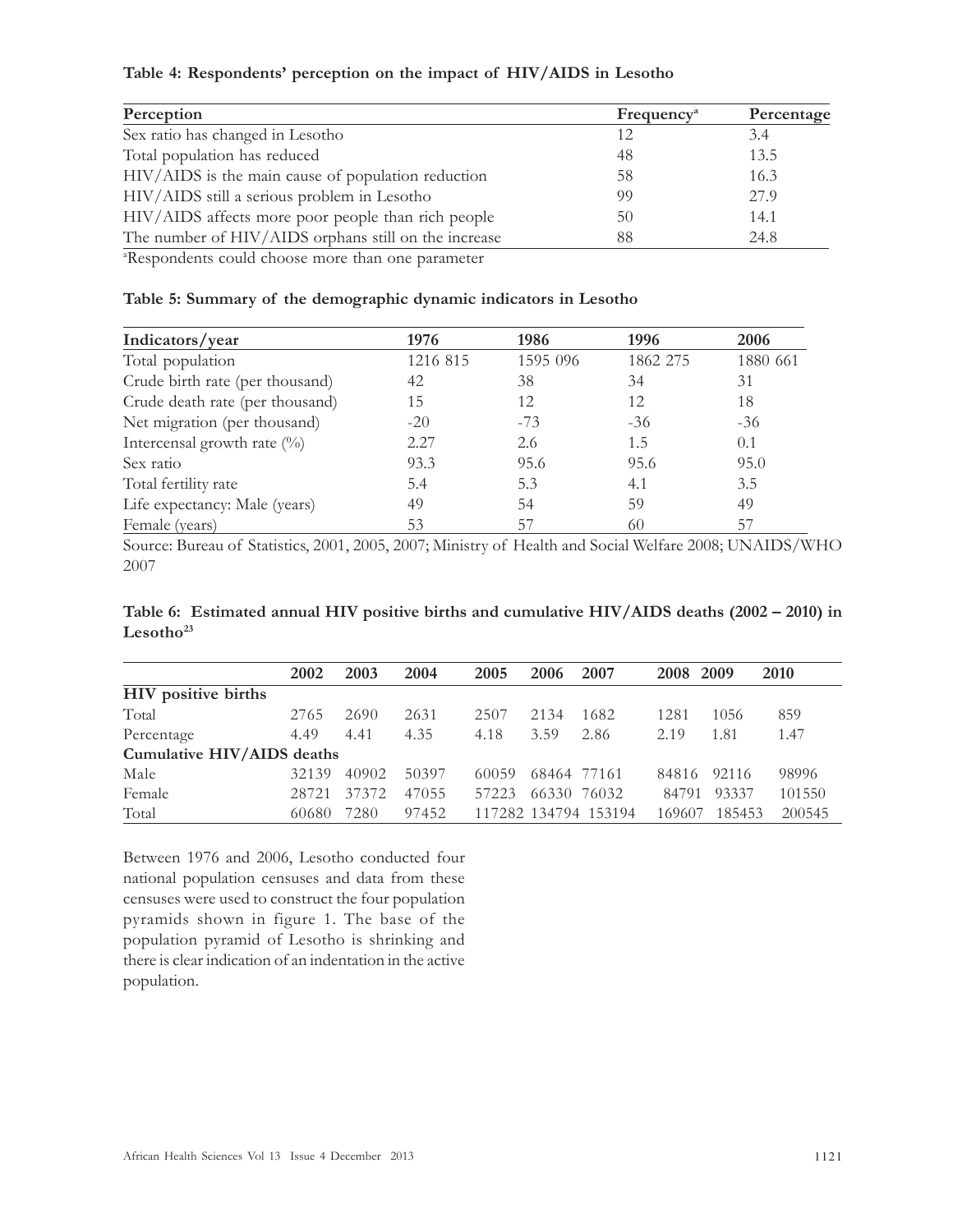

Figure 1: Population pyramid of Lesotho in a) 1976, b)1986, c)1996 and d)2006

## **Discussion**

The age of respondents and their relatively short service records indicate young health personnel in Lesotho. The respondents' perception of HIV/ AIDS related mortality data was in line with other studies and most respondents ranked HIV/AIDS as number one cause of death.<sup>23</sup> Respondents indicated that more women than men were affected by HIV/AIDS. Initially more males than females died from HIV/AIDS related deaths, but the newer trends indicate that more females are affected.<sup>24</sup>

Most respondents indicated that less than 100 women attended antenatal clinics per month. Of these more than 75% of the women were, however, tested for HIV. The prevention of motherto-child transmission facilities increased in Lesotho from 35 in 2007 to 180 sites by March 2009<sup>24</sup>, which is a positive trend. Knowledge of HIV status could contribute to the prevention of mother-to-child transmission. Although thousands of children were born HIV positive, the percentage of HIV positive births fell constantly from 2002 to 2010. This also indicated the positive effect of more HIV/AIDS health sites in Lesotho.

The Lesotho Disaster Management Authority did not play the central co-ordinating role in the management of HIV/AIDS as a disaster in Lesotho. This central coordinating function is performed by the Lesotho National AIDS Commission. By declaring HIV/AIDS a disaster in 2000, logically the Disaster Management Authority should play the coordinating role according to the Disaster Management Act number 02 of 1997<sup>9</sup>, which has not been amended. The Disaster Management Authority, however, focussed on DDR. Disaster Risk Reduction is the systematic development and application of policies, strategies and practices to minimize vulnerability and disaster risk in a society, to avoid or limit the adverse impact of hazards. <sup>14</sup> The Prime Minister of Lesotho is also the champion of "Know Your Status" campaign in Lesotho; a campaign that was launched in 2006 and was used since then as one of the best practice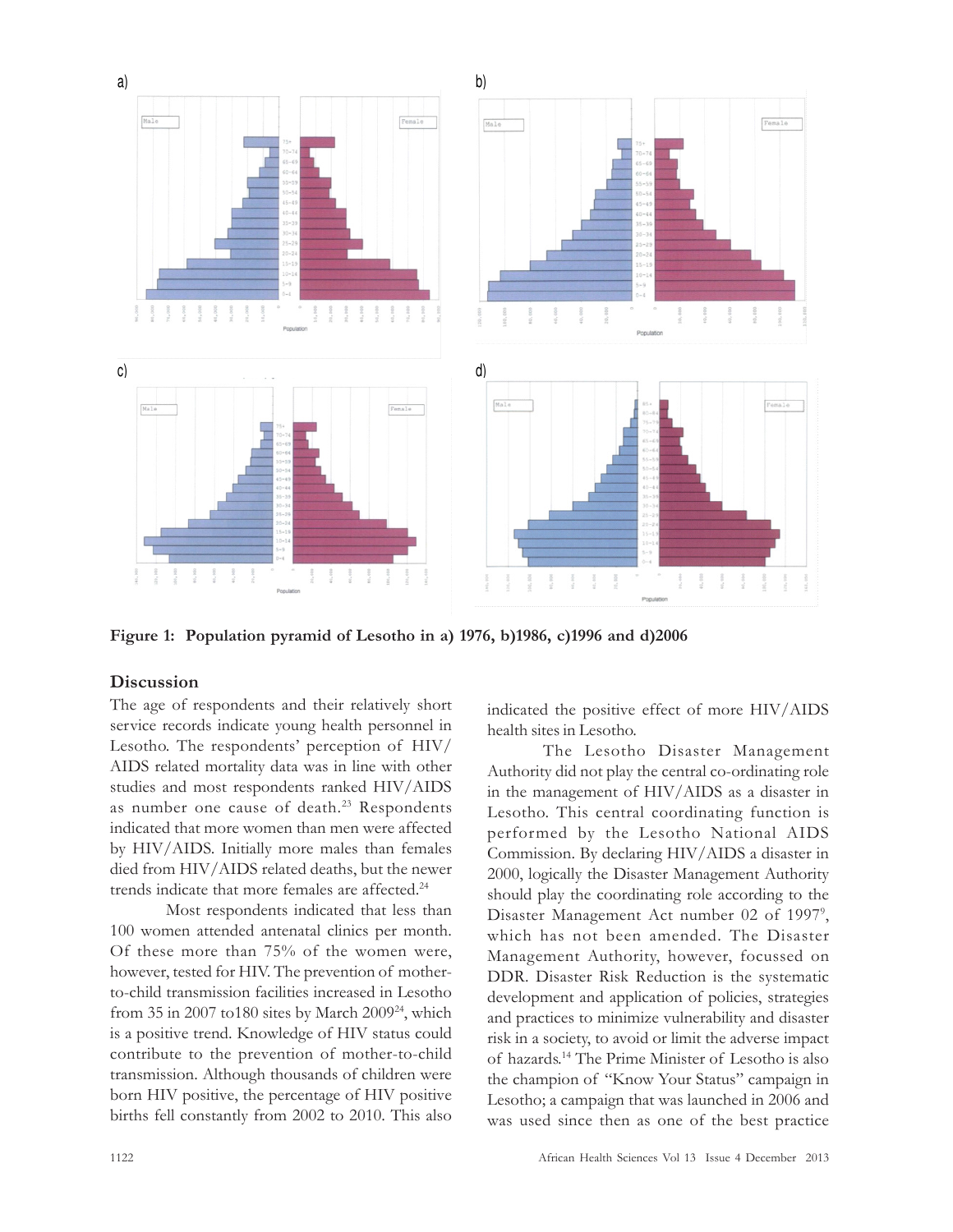response tool to reduce the spread of HIVAIDS in Lesotho. <sup>31</sup>The new paradigm of DRR is still not well understood by many people. The paucity of evidence on the benefits of DRR is an obstacle in attracting the interest and commitment of policymakers.<sup>32</sup>The lack of evidence mentioned above partly explains the reasons for the lack of support and cooperation from many decision makers on DRR programmes. This is a challenge facing stakeholders in disaster management in many countries in Africa, including Lesotho.

The slowed increase of the total population of Lesotho was recorded after HIV/AIDS was reported in the 1980s. The highest net migration, as reported by the UN Secretariat<sup>7</sup>, coincided with the advent of HIV/AIDS in the 1980s. Migrant mine workers were one of the main vectors for the spread of HIV/AIDS in Lesotho.<sup>2,33,34</sup> A large number of these migrants and their infected spouses had subsequently died, thus halting and later reversing the downward trend in the crude death rate that jumped from 12 per thousand in 1996 to 18 per thousand in  $2006$ .<sup>1,5</sup> There was neither war nor any hazardous event in Lesotho during this period that could result in such a loss in human life at such a scale, except HIV/AIDS.

Attention was focused on the 1986, 1996 and 2006 population pyramids because the first case of HIV/ AIDS was discovered in Lesotho in 1986.<sup>3,4,8</sup>The bases of the pyramids were continuously reducing. Although there was a natural tendency in the fall in fertility rates, HIV/AIDS affected fertility in Lesotho and HIV/AIDS accelerated infant mortality, thereby causing the noticeable shrinking in the base of the pyramids. Besides, the number and percentage of the active population was also reducing as noticed in the indentation of the 1996 and 2006 population pyramids. Most adults infected by 1995, the peak year of the HIV/AIDS prevalence rate in Lesotho<sup>35</sup> would have died by 2006, thus causing the indentation in the 2006 population pyramid. The top of the population pyramids narrowed as the general life expectancy continued to fall. This trend, which indicated increase in AIDS related deaths, is probably so because as the epidemic is maturing (with a levelling in the prevalence rate at 23.2% since 2005) most of the people who were infected before 2005 are now dying. These changes necessitate the updating of the population pyramids of countries that are highly affected by HIV/AIDS in order to take into account the impact of HIV/AIDS on the population structure. Most publications on the population structure of developing countries that were made based on population projections in the 1980s and early 1990s need to be updated to accommodate the impact of HIV/AIDS for countries like Lesotho. In the demographic study of the population structure of developing countries, a special trend has thus emerged for countries like Lesotho, which are heavily affected by HIV/AIDS.

## Study limitations

The primary data source using questionnaires did not cover all the districts in Lesotho and a larger sample size to include all the ten districts and increase the number of respondents would have avoided the random sampling bias that could possibly have affected the generalisation of the results. Financial and time constraints also contributed to the size of the population that could be chosen.

## Recommendations

On-going research is recommended to monitor the demographic impacts of HIV/AIDS on the population of Lesotho. Such impacts are likely to affect the general socio-economic development of Lesotho.

It is clear that the risk of HIV/AIDS is high in Lesotho given that the adult prevalence rate is 23.2% and Lesotho is ranked third most affected country in the world. It is therefore recommended that a thorough risk analysis be carried out in order to put risk reduction measures in place that are aligned with the DRR best practices, as outlined by UNISDR in the Hyogo Framework for Action 2005-2015.<sup>36</sup> This approach will also be in line with the growing international trend in medical disaster risk reduction using HIV/ AIDS as an example. To accomplish the above stated goal further training is recommended on DRR issues with a focus on HIV/AIDS.

There is also a need to have clear policies in place that address specific HIV/AIDS related effects such as discrimination and stigmatization of HIV/ AIDS affected people in both the work place and in the community. This will help to boost the coping capacities of the affected population and build resilience. Such policies could be easily replicated in other heavily affected countries in Sub Saharan Africa

# Conclusion

Health care workers in the study attributed HIV/ AIDS to affecting and changing the death rate and birth rate of Lesotho. This influenced not only the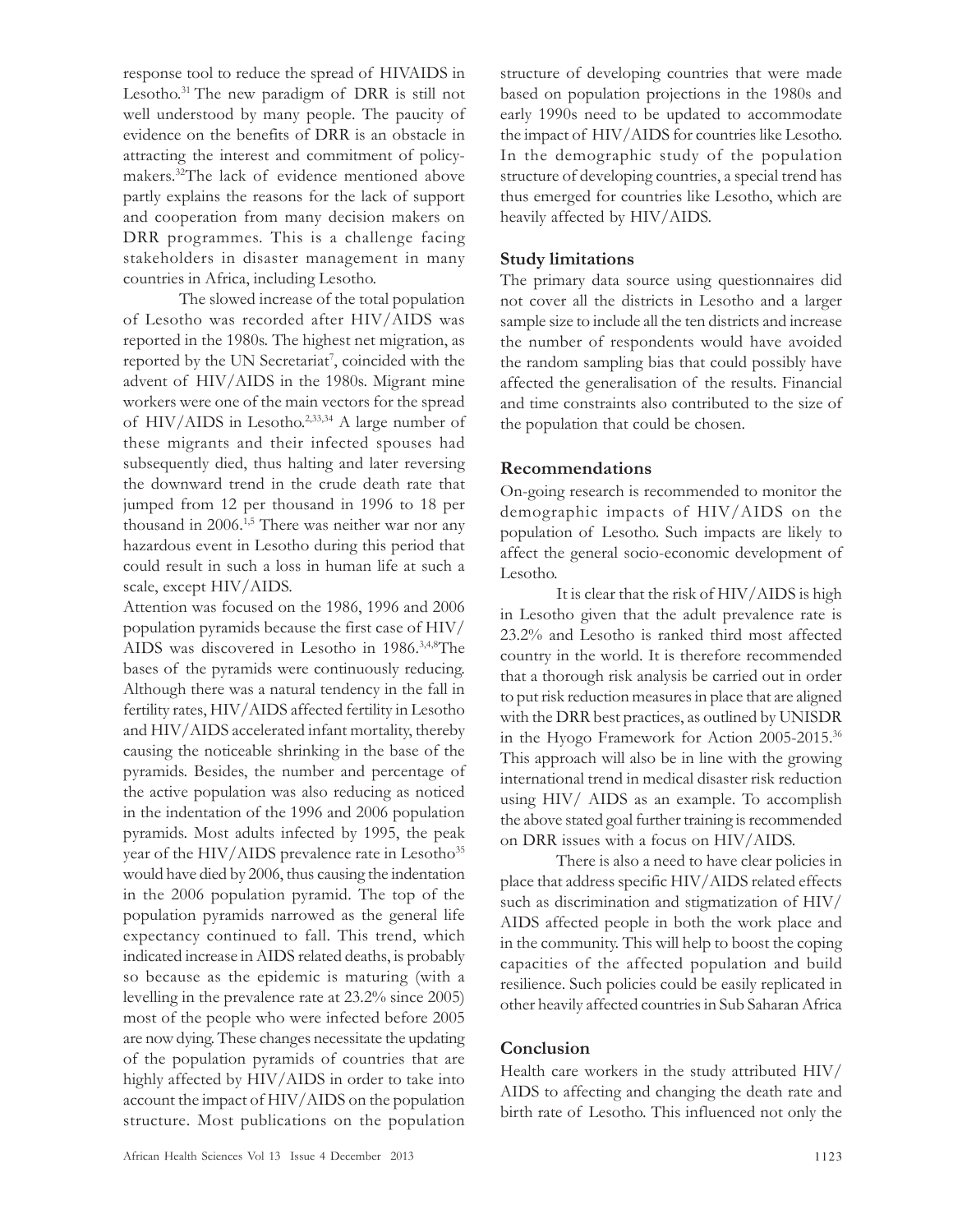total population, but also the population structure of Lesotho. The age composition, the sex ratio and the dependency ratio was also changed in Lesotho because HIV/AIDS affected mostly the active age group, and women had a higher risk of infection. Although the HIV/AIDS pandemic was declared a disaster in Lesotho, the Lesotho Disaster Management Authority did not play the central coordinating role in the management thereof, but aided the Lesotho National AIDS Commission. There was evidence that HIV/AIDS caused the base of the population pyramid of Lesotho to shrink and an indentation in the active population. Subsequently, the special trend needs to be updated continually and corrections made accordingly so that the impact of HIVAIDS is well documented.

## References

- 1. Bureau of Statistics. 2006 Lesotho census of population and housing: preliminary results report.Maseru: Bureau of Statistics, 2007.
- 2. Food and Agricultural Organisation: Lesotho country report. 2008. URLwww.fao.org/ emergencies/country-infomation/list/Africa/ Lesotho/en/
- 3. Government of Lesotho. National HIV and AIDS policy.Maseru: National AIDS Commission, 2006.
- 4. United Nations Development Programme:Report on human development. 2006. URL http://hdr.undp.org/stats/data.
- 5. Population Reference Bureau:World population data sheet. 2008. URL www.prb.org.
- 6. UNAIDS/WHO:Leostho epidemiological fact sheet on HIV and AIDS 2008 update: core data on the peidemiology and response. Joint United Nations programme on HIV/AIDS and World Health Organisation. 2008. URLwww. a pps. wh o.int/g lobala tlas/ predefinedReports/EFS2008/full/ EFS2008\_Ls.pdf.
- 7. UNAIDS/WHO. United Nations programme on HIV/AIDS and World Health Organisation. AIDS epidemic update.Switzerland: UNAIDS, 2007.
- 8. Moeti DL. A Review and assessment of HIV/ AIDS research and interventions in Lesotho.Rome: NUL, 2007.
- 9. Republic of South Africa. Disaster Management Act 57 of 2002.Pretoria: Government Gazette, 2008.
- 10. United Nations Development Programme (UNDP). Lesotho nation human development report 2006.Maseru: UNDP, 2007.
- 11. Bulled N. (Re)distribution of blame: examining the politics of biomedical HIV knowledge in Lesotho. Critical Arts: South-North Cultural and Media Studies 2013; 27 (3): 267-287.
- 12. Greef M, Phetlhu R, Makoae LN, Dlamini PS, Holzemer WL, Naidoo JR, Kohi TW, Uys LR, Chirwa ML. Disclosure of HIV status: experiences and perceptions of persons living with HIV/AIDS and nurses involved in their care in Africa. Qualitative Health Research 2008; 18 (3): 311-324.
- 13. Kermode M, Holmes W, Langkham B, Thomas MS, Gifford S. HIV-related knowledge, attitudes & risk perception amongst nurses, doctors & other healthcare workers in rural India. Indian Journal of Medical Research 2005; 122: 258-264.
- 14. United Nations International Strategy for Disaster Reduction (UNISDR). Living with risk: a global review of disaster reduction initiatives. Geneva: United Nations, 2002.
- 15. Wisner B, Blaikie P, Cannon T, Davis I. At risk: natural hazards, people's vulnerability and disasters.2nd ed. London: Routledge Taylor and Francis, 2004.
- 16. Mouton J. How to succeed in your master's and doctoral studies: a South African guide and resource book. Pretoria: van Schaik, 2001.
- 17. Kitchin R, Tate J. Conducting research in human geography: theory, methodology and practice. Harlow: Prentice Hall, 2000.
- 18. De Vos AS, Strydom H, Fouche CB, Delport
- CSL. Research at grass roots for the social  $\mathsf{L}$ sciences and human service profession. 3rd Edition. Pretoria: Van Schaik Publishers, 2005.
- 19. Babbie E, Mouton J, Vorster P, Prozesky B. The practice of social research. Cape Town: Oxford University Press, 2008.
- 20. Rakotsoane FCL, Rakotsoane MA. The ABC of research project dissertation and thesis proposal writing.Rome: Choice Publishing Company, 2006.
- 21. Bureau of Statistics. 2001 Lesotho demographic survey: analytical report, volume 1.Maseru: Bureau of Statistics, 2001.
- 22. Bureau of Statistics. Lesotho Demographic and Health Survey 2004.Maseru: Bureau of Statistics, 2005.
- 1124 African Health Sciences Vol 13 Issue 4 December 2013 23. Ministry of Health and Social Welfare. Draft report on the sentinel HIV/syphilis survey